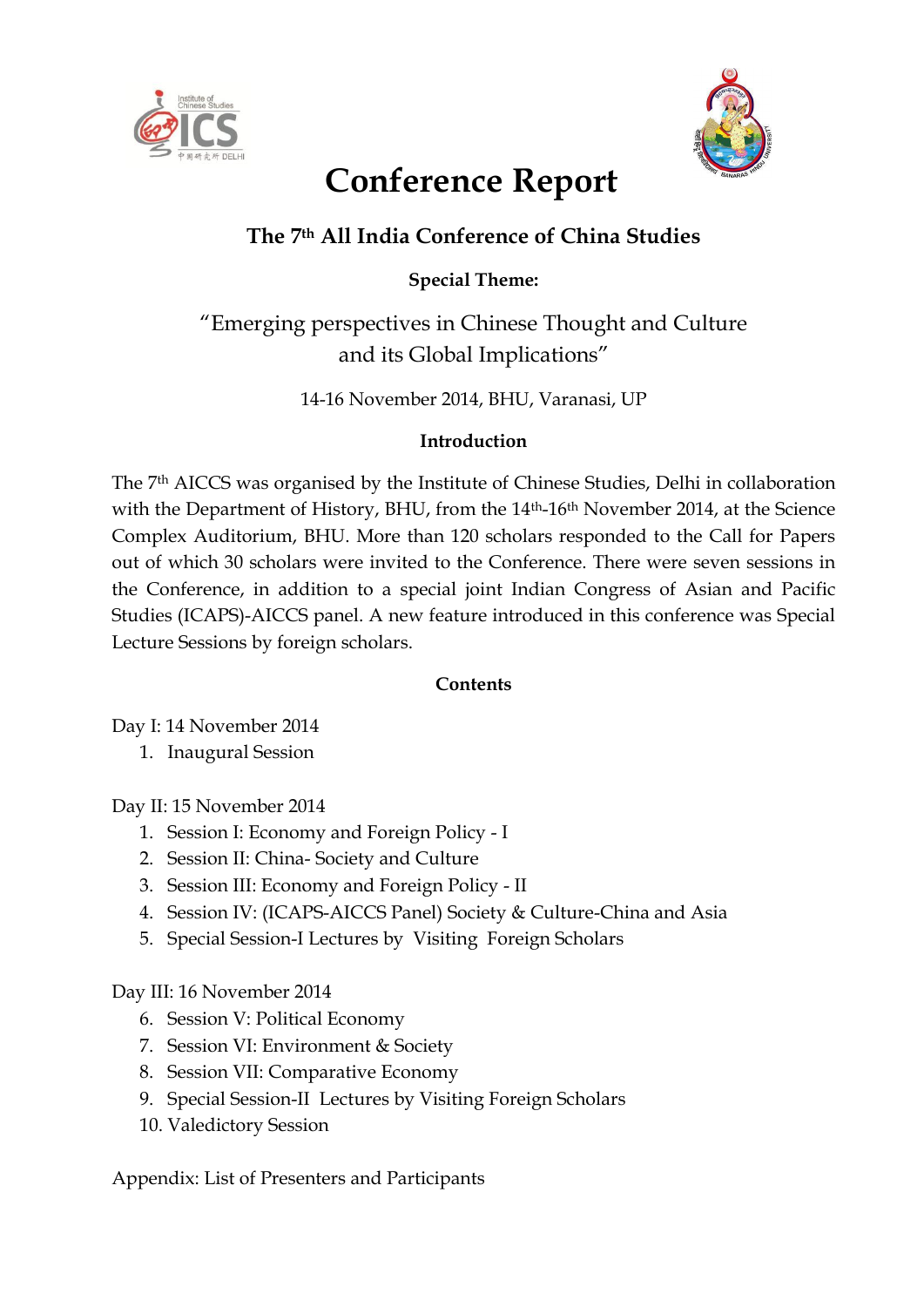#### **Day I: 14th November 2014**

#### **INAUGURAL SESSION**

The Conference began with the traditional salutations – rendering of the university anthem, lighting of the lamp and garlanding the bust of the university founder, Mahamana Madan Mohan Malaviya ji. Dr. Ranjana Sheel, the BHU convener of the Conference, initiated the process of welcoming the participants from various parts of the country as also attendees from the BHU by outlining the purpose and focus of the conference. Prof. Alka Acharya, the Director of ICS also welcomed the august gathering on behalf of the Institute of Chinese studies and highlighted the importance of holding this conference, with its special focus on Chinese Thought and Culture, in one of the historically important universities of the country. Prof. R.R. Jha, the Dean of the social science faculty and Prof. A.S. Singh, Head of the Department of History also welcomed the participants and applauded the collaboration between the ICS and BHU. Prof. M. Mohanty, Chairperson, ICS, provided a brief outline about the purpose and nature of the conference particularly focussing on the issue of culture and its dynamics in the global context by comparing the India and China situation. Culture is not monolithic and an 'intercultural' focus would facilitate a better understanding of the role of culture and history in modern political developments. Historically speaking, culture is plural and dynamic and in this connection he raised various problems and issues related to such theories as 'Sinocentrism' and Huntington's thesis of the 'clash of civilisations'.

Prof. Prasenjit Duara, Director, Asia Research Institute, NUS, delivered an extremely erudite and thought-provoking keynote lecture on the theme "Is the concept of Secularism Relevant to China: A Comparative analysis", which was based on his recent book, *The Crisis of Global Modernity: Asian Traditions and a Sustainable Future* in which he has traced the concept of secularism, its nature, growth and social praxis as it was prevalent in various parts of the world cutting across time. Taking off from the argument made by Charles Taylor in his magnum opus *The Secular Age,* Prof Duara went on to critique what he described as the internal contradictions of Taylor's concept of secularism. In analysing the imperatives of secularism, he advanced the idea of 'Circulatory History' which implied connectedness and which enabled one to understand the spread of ideas across space and time. He also focussed on the notion of 'confessionalised nationalism' in regard to the promotion and political articulation of one's own identity. His main concern was to stress the shared historical values of secularism across the world, and that every religious tradition had its own way of accommodating different cultural practices within its domain, while attempting to homogenise them. He argued that though *western* secularism is itself a kind of localised secularism, its aims to elicit hegemonic consent by universalising it were evident. Prasenjit Duara also dwelt on the idea of transcendence that has occupied centre stage in the formation of various religious traditions in China, viz, Confucianism, Taoism,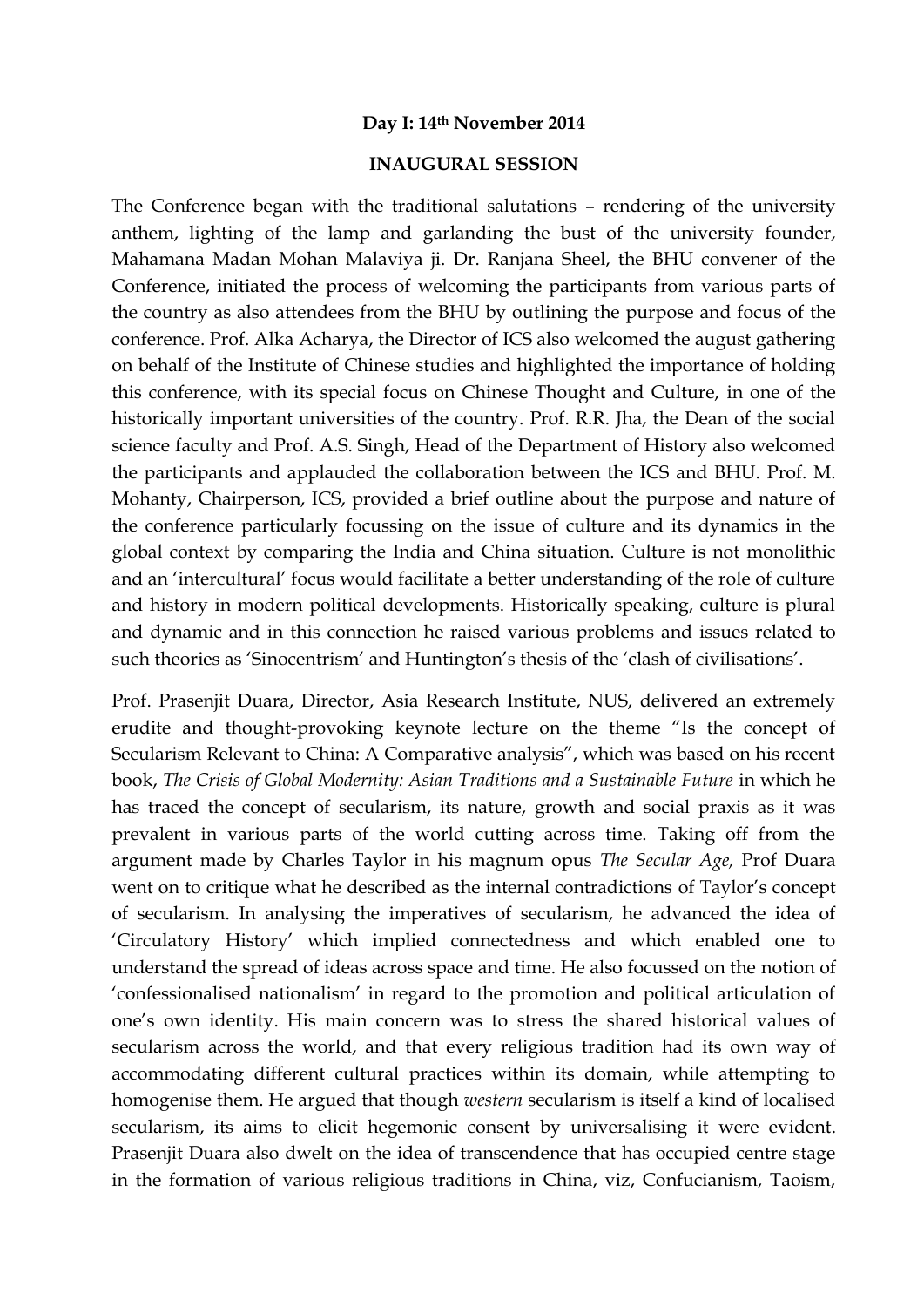Buddhism, Islam and Christianity and which has also contributed to the appropriation of this concept in the Chinese social context. His focus was on the utilitarian value of secularism in relation to the civic sense, and its redemptive role in this context. Secularism thrived more as a pragmatic practice than a dogmatic religious approach by creating space for different cultural expressions. In the concluding section of his lecture, he critically analysed the three different strands of religious response during the colonial period in India, as a result of the exposure to European cultural values. These may be summed up as: reformation from within, 'confessionalisation' of Hinduism and the political articulation of the identitarian representation. Thus, *dharma* becomes the moral base for a cultural and political assertion.

Prof. Kamal Sheel, Rector, BHU, in his presidential remarks stressed the need for a deep intellectual engagement between China and India in the areas of medicine, religion, philosophy and sciences. These interactions have played a significant role in the mutual enrichment of the two societies and culture. The inaugural session ended with a proposal of vote of thanks by Prof. Keshav Mishra of the Department of History, BHU.

## **Day II: 15th November 2014**

## **SESSION I: ECONOMY AND FOREIGN POLICY - I**

The second day of the 7th AICCS opened with a session on *Economy and Foreign Policy*, which was composed of speakers from different backgrounds, who presented the audience with different theoretical, conceptual and empirical insights and views, both at national level and global comparative level. It gave a good impression and understanding of the many perspectives that can and should be taken into account when defining and engaging in studies on China.

The presentations in this on the first day's first session covered different perspectives on interpretation of prevailing political ideologies in present China, historical perspectives on India and China's modernization processes, globalization and regionalism.

The first presentation by Pratnashree Basu titled "Tracing the Chinese Imagination: From 'Peaceful Development' to the 'Chinese Dream'", discussed the Chinese imagination and the political metamorphosis. Her presentation highlighted the difference between various themes and its significance by taking 'peaceful development' and 'China dream' as the sample cases.

Rakesh Pandey presented his paper on "Comparing Chinese and Indian Modernization in the Second Half of the 20<sup>th</sup> Century", a historical research on a version of modernization theory as a method or tool to maintain control over an increasingly economically developed society.

The debate over the correlation between globalization and the type of regime was examined by Shiv Poojan Prasad Pathak, who presented his research on "Globalization and Regime Type: A Comparative Study of China and India". The paper tried to analyse the impact level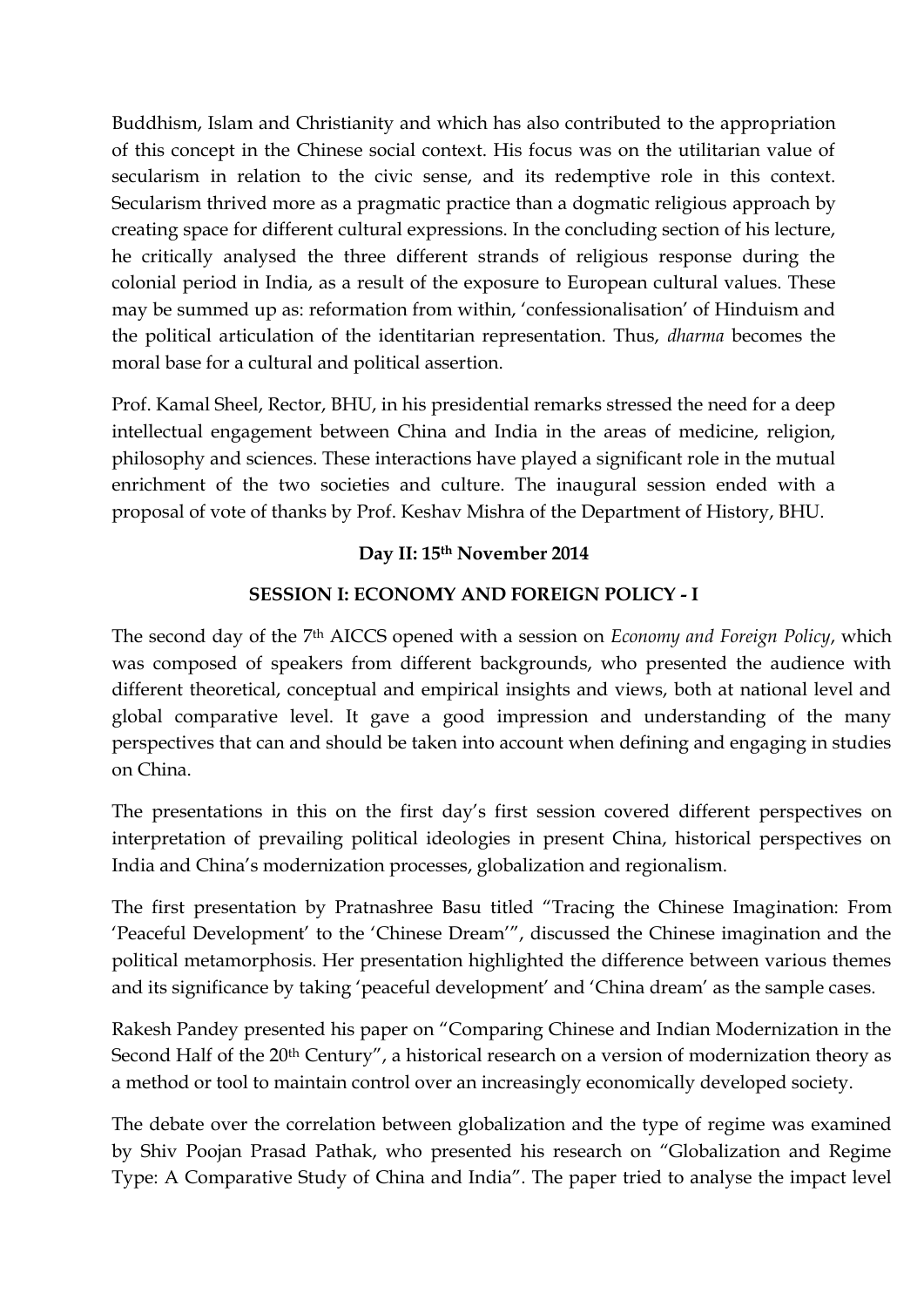of globalization on the state and how the regime type plays an important role in regulating the relation between the two.

Konthoujam Sarda, presented a paper on "India-China in Re-drawing the Regional Economic and Security Architecture", which focussed on factors which would motivate India and China to collaborate in maintaining the regional economic and security architecture in the region and also explored the emerging synergy between India and China.

Prof. Alka Acharya chaired the session and Prof. Keshav Mishra was the discussant.

## **SESSION II: SOCIETY AND CULTURE**

Session II was a parallel session on the theme of China-Society and Culture. It had five presentations chaired Prof. Kamal Sheel and Prof. Charles Willemen as the discussant. The first presentation was by Dr. Binda Paranjape on *'Goa-China from the Eyes of a Gandhian'*. The presentation gave an account of the contribution of Ravindra Kelkar in the contemporary understanding China, emerging from his experiences during his visit in the early 1990s. Kelkar had written extensively in Konkani, a regional language of western India, about promoting mutual understanding of China in Goa, and its immense historical value in research about India and China.

Dr. Kamal Dutta presented a paper on *'China's Migrant Workers: A Perspective'* which attempted a comprehensive examination of the issue of migration in China vis-à-vis rapid urbanization and industrialisation. He also tried to analyse the *Hukou* system and its anomalies in both hindering and enhancing the population migration within China and focused on state policies to capture such transformation.

The third paper was by Dr. Kunaljeet Roy on the Chinese diaspora in India. *'From Achipur to Tangra: A Detailed study toward the journey of Ethnicity, Occupation, Violence and Survival for the Overseas Chinese Community in Kolkata'*. It was a historical analysis of the lives of this community since the early 19th century. The paper tried to focus on the possible reasons behind the gradual decline of Chinese enclave in the city of Kolkata due to uneven socio-economic conditions especially after 1962.

Dr. Gopabandhu Mohanty's paper on *'Representation of Transformation in China in Chittaranjan Das's travelogue "Bharataru Chin (China from China)'*, began with the subjective notions and understandings of the author. The paper narrated the visit of Prof. Das to China in the 1980s and delineated the political cultural and economic transition through introspection and subjective cultural reflections.

The fifth presentation was by Ms. Sanu Tiwari on a comparison between Daoism and the philosophy of the Bhagwad Gita.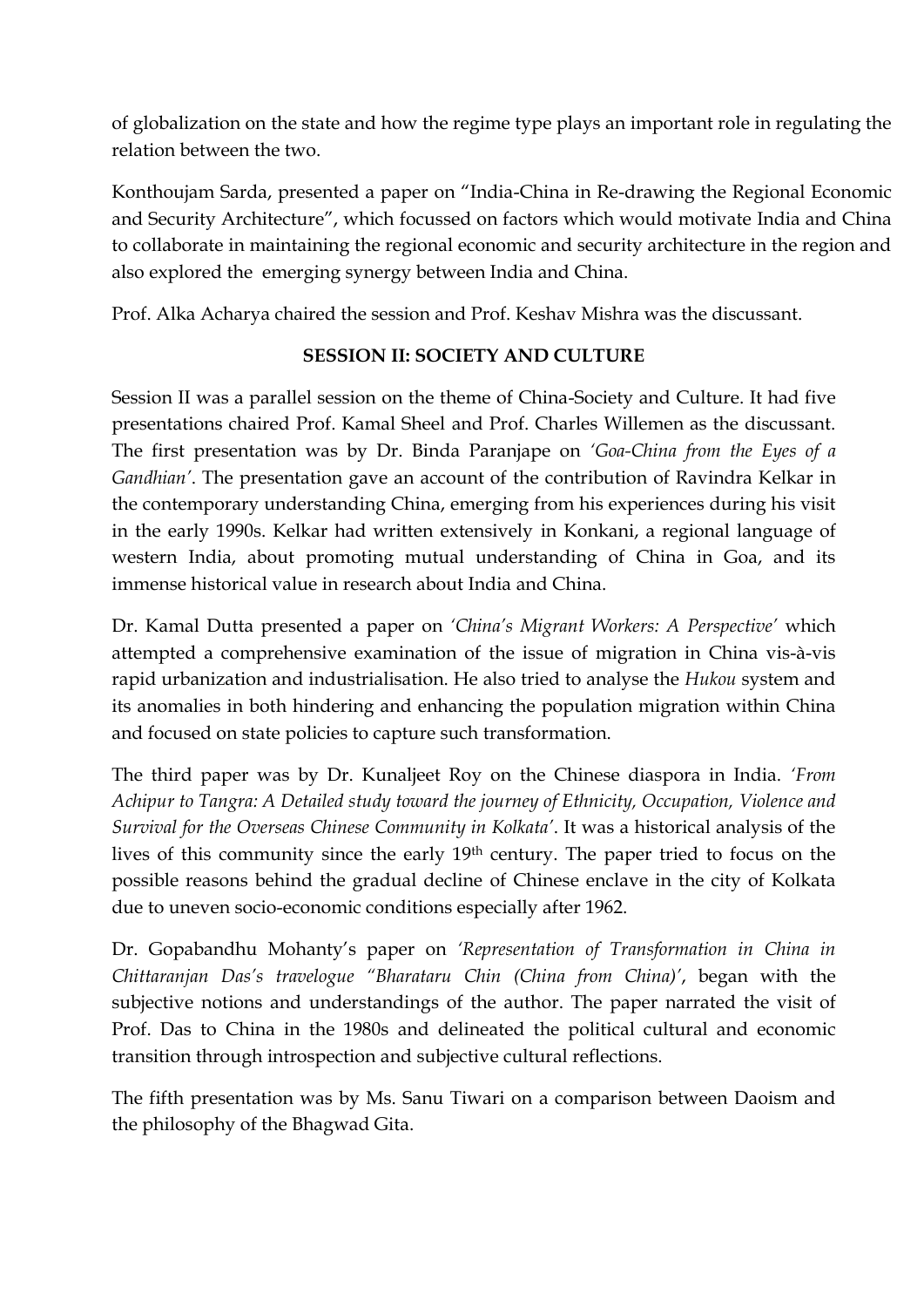#### **SESSION III: ECONOMY AND FOREIGN POLICY-II**

The third session on *Economy and Foreign Policy-2* comprised speakers from the field of economics, legal studies and management. Prof. Prasanjit Duara chaired the session and Prof. N. K. Mishra was the discussant.

Debamitra Mitra's paper titled "Regionalism: Sino-Indian Dynamics in Himalayan Neighbourhood", covered a variety of issues concerned with the prospects of Sino-Indian regionalism, its impact, significance and the future in the Himalayan neighbourhood.

Hema Narang delved into the important issue of China and India's rise in Africa and gave a comprehensive overview of the aspects involved. Proceeding from a comparative perspective, her paper titled "Chinese and Indian Footprints in Africa, 2000-2013", aimed to understand the 'strategic advantages' of one over the other. She also made a detailed study of the political and economic footprints of India and China in Africa over the past one decade and debated the nature, similarities and differences of Chinese and Indian engagements in Africa.

Vijay Jayswal presented a paper titled "A Comprehensive Study of the China Model of Development for Asia: Can Nepal be benefitted?" His basic thesis was that Nepal could play a critical role in providing substantial cooperation and mutual benefit in Asia. He argued that it was Nepal's rise as an important actor in regional diplomacy, which had led Nepal to rethink its traditional foreign policy.

The subsequent paper by Vijaya Chamundeswari, focused on Xinjiang. It was titled "Contested Frontiers of China: A Study of Xinjiang Uighur Autonomous Region", and structured around the political construction of the term 'frontier region' and how it had been imagined and represented in the nationalist discourse of China, i.e. how to locate the problem of Xinjiang frontier region within the larger territory of China. The Chinese Minority Nationality policy and its implications for the region provided the framework to study the integration of frontier regions like Xinjiang into mainstream China.

The final paper in this session was presented by Neelam Rani and was titled "Changing Paradigm of Internationalization Strategies: A Review of the Strategies of Emerging Market Firms from India and China". It surveyed the changing paradigm of international strategies of corporates in emerging markets and delineated the patterns of internationalization strategies pursued by Chinese firms.

## **SPECIAL SESSION I: LECTURES BY VISITING FOREIGN SCHOLARS**

In post-Lunch session, there were two special lectures conducted in the main hall. In the first lecture Prof. Mark Frazier, of the New School, New York spoke on "Weighing Welfare in China: Theory, Practice and Prospects". China is undoubtedly one of the states which spends robustly on its ageing population in the form of pension and retirement benefits. The pension expenditure even outweighs military and other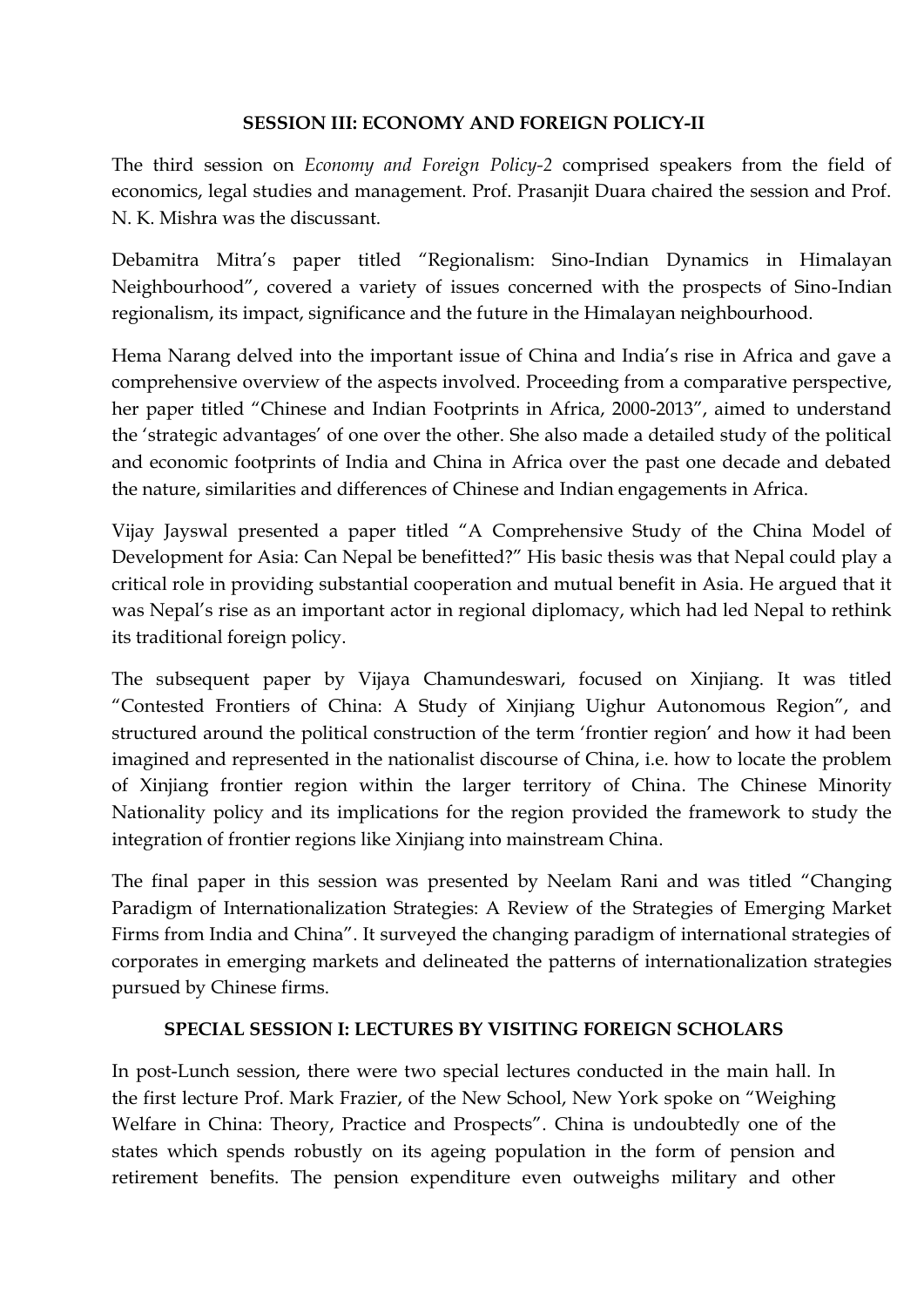schemes. China pays utmost attention in establishing various schemes on account of increasing local protest across the state. It is largely driven by historical and cultural forces, and the increasing rural-urban divide has also created a necessity for the state to undertake various schemes. He also spent spoke at length on the need to understand the civic/social citizenship more than political, as it directly concerned with the material needs of the people.

In the second lecture "SOE Reform, Vested Interests and Party Business Relations in China" Prof. Kjeld Eric Brodsgaard, of Copenhagen Business School, highlighted the relationship between the political and business class by mainly focussing on the stateowned enterprises. China's model of industrial development was largely driven by the state owned enterprises which enjoyed greater autonomy in the conduct of its business affairs. The CEO's of these enterprises were paid handsome emoluments and in fact are considered to be the super managers of China. The inter-relations between Party and the business is so intertwined with each other that the Party functionary can become the CEO of the company anytime and vice- versa. Many Chinese companies came into limelight through this Party-business nexus; the business elites in fact became the brain driving Chinese industrial development and political affairs through CPC. 'Integrated Fragmentation' provided the theoretical framework for explaining the nature of the nexus and practices of the business-party in China.

#### **Day III: 16th November**

## **SESSION IV: (ICAPS-AICCS PANEL) SOCIETY & CULTURE-CHINA AND ASIA**

A special session of the Indian Congress of Asia & Pacific Studies was also held.

## **SESSION V: POLITICAL ECONOMY**

The 5th session on Political Economy was held on the third and final day of the Conference with Prof. K. E. Brodsgaard in the chair. 6 papers were altogether presented followed by a lively discussion hour. Industrial development, Labour relations, management practices, currency manipulation and many other interrelated issues were raised and discussed with appropriate data.

The first presentation by Aravind Yelery titled "Evolving Narratives of China's Industrial Outlook and Patterns of Its Foreign Trade Responses from 18th to 21st Century", traced the evolution of China's commercial outlook towards foreign trade engagements throughout this historical period. His basic hypothesis was that in modern decentralized China, the state, managers and market constantly anticipate and respond to evolving threats and opportunities, faster than in preceding centuries. Furthermore, the paper also looked at the recurring dilemma of the Chinese rulers and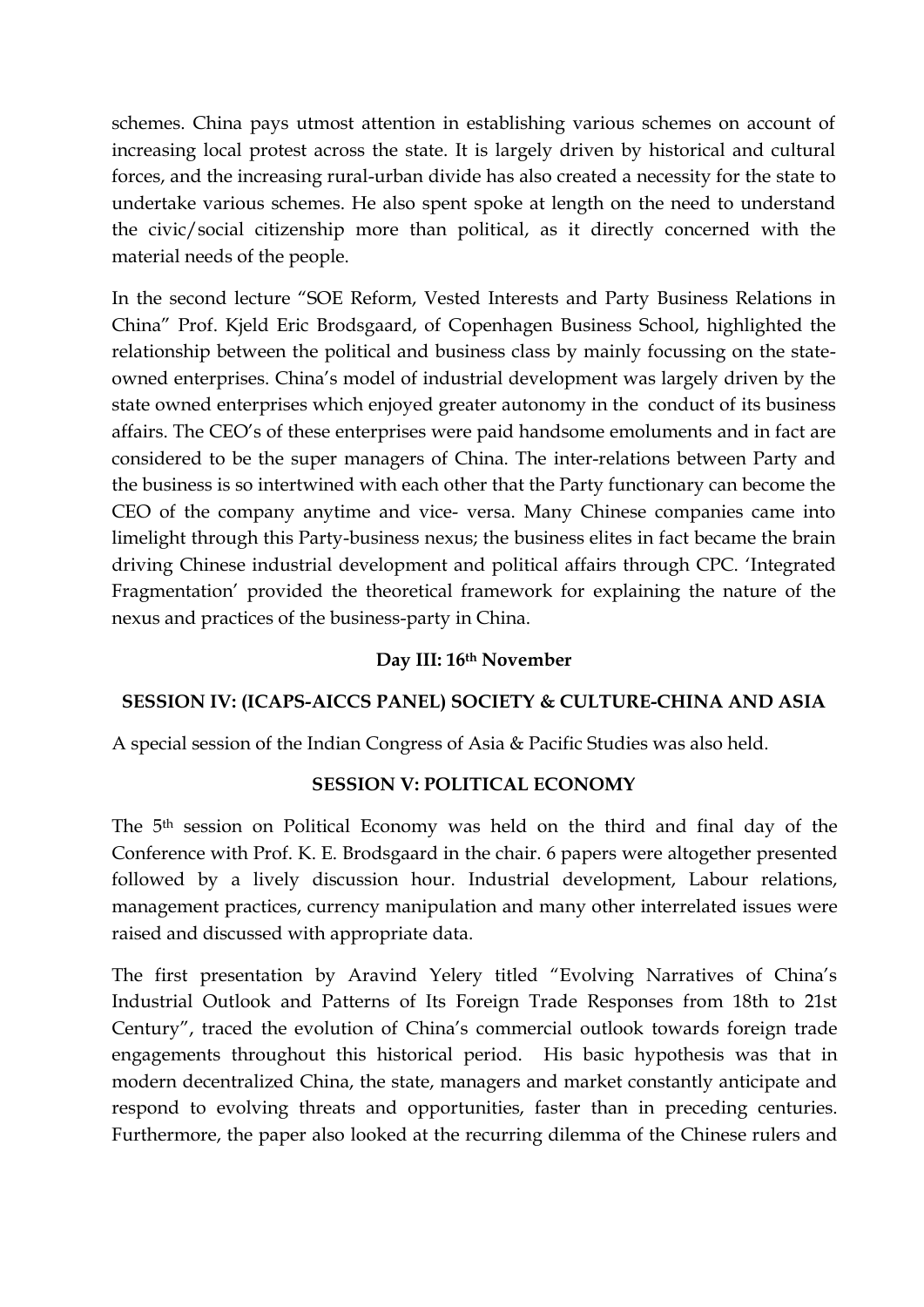leaders: the demands of modernization and self-esteem requiring western assistance and a self-reliant model of development.

The second paper titled 'China's Textiles Sector: Performance and Challenges' by Anil Kumar Kanungo examined the policies and the structural adjustments in China and looked at the integration of the textiles sector with the world trading system. The paper largely focused on China's entry into the WTO during the global financial crisis and the challenges it faced.

The third paper by P.K.Anand, titled 'The Changing Labour Relations in China and the All-China Federation of Trade Unions (ACFTU)' examined the ACFTU in the context of changing labour relations in China and analysed its role as well as functions, to understand the complexities involved. It also looked at the avenues or alternatives available for the workers in the event of confrontation with enterprise managements, than merely depending on the ACFTU.

The next paper by Prachi Agarwal was titled *"*China's Textile Sector: Performance and Challenges*".* This paper attempted to draw a general framework of the various HRM (human resources management) and GSCM (green supply chain management) practices. She further tried to incorporate the western concept of CSR (corporate social responsibility) with the cultural values of Confucian China.

The fifth paper co-authored by Samar Tyagi and Anjali Bansal titled "A Comparative Study of India-China Trade: Demystifying the Currency Manipulation Myth" was presented by Samar Tyagi. It made a detailed analysis of the burgeoning trade deficit between both countries with the objective of uncovering whether this was on account of currency exchange rate manipulation or some other factors.

Finally, Jigme Yeshe Lama presented a paper on "Economic Liberalization in China's Tibet and its Impact on State-Society Relationship". His presentation talked about one of the core aspects of the withdrawal of the state especially from welfare activities, as evidenced in the increased marketization towards the larger community and the growth of non-state actors involved in welfare activities. In the Tibetan region, this is seen in the form of a secularization of the religious institutions, which came in for detailed examination. In addition, the paper also studied the effects of marketization in the Tibetan regions of China and its impact on the State-Society relationship in China's Tibetan regions.

#### **SESSION VI: ENVIRONMENT AND SOCIETY**

The 6<sup>th</sup> session, which ran parallel to the 5<sup>th</sup>, was on Environment and Society during which 3 papers were presented. Prof. Mark Frazier chaired the session and Prof. Ashok Kaul was the discussant. The first paper by Dr. G. Venkat Raman was titled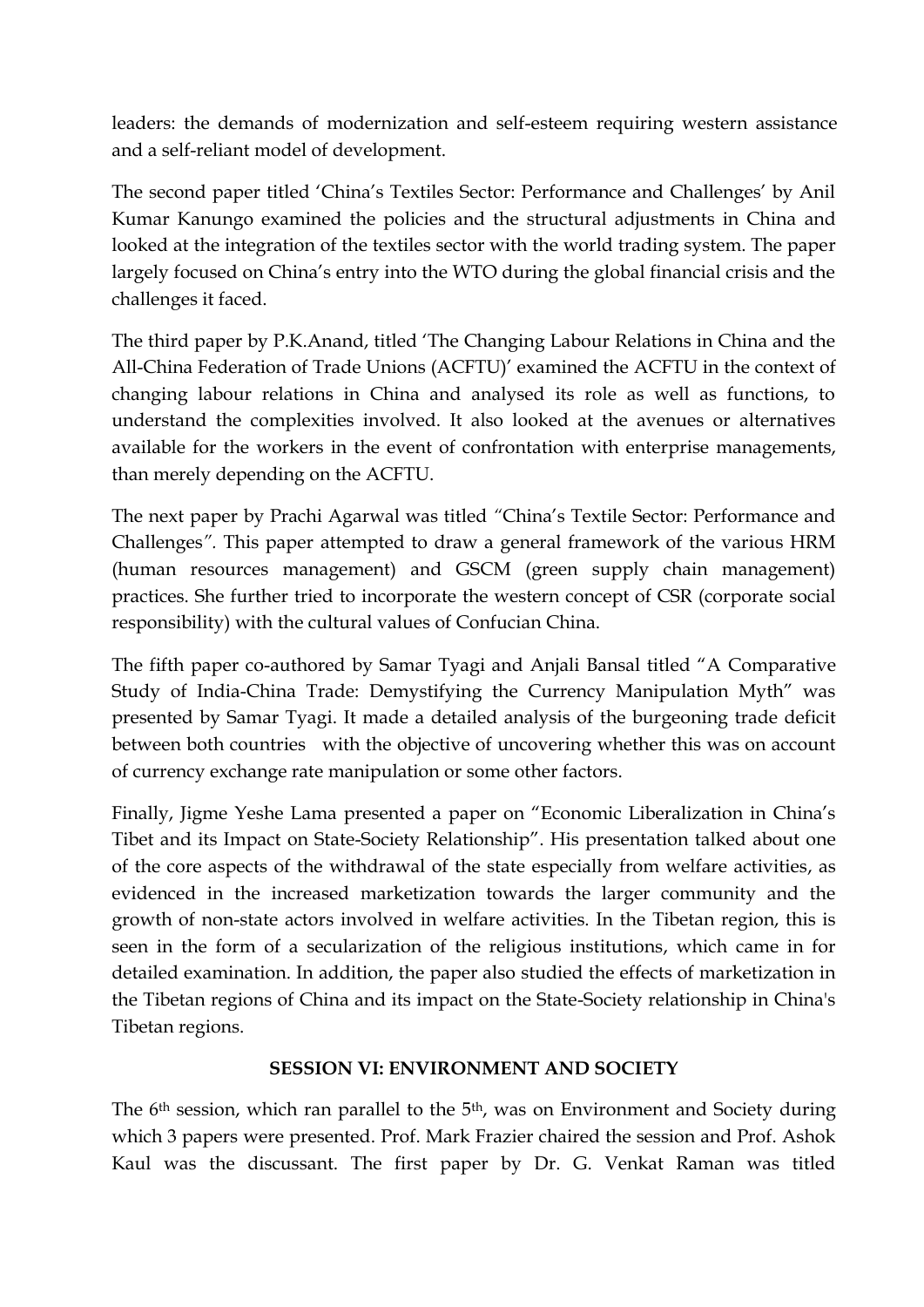*'Environmental Governance in China'*. The paper focused on issues of environmental governance as witnessed in the vertical/horizontal relationships and networks in the government and the various ways in which the state today engages with non-state actors like civil society organisations and the corporate sector.

The second paper by Mr. Mrutyunjay Swain was titled *'Historical Perspectives, Impacts and Adaptation with Drought in India and China'.* This paper argued that both India and China were affected by the increasing occurrence of climate induced natural disasters. It compared the droughts faced by India and China historically and the intervals at which they occurred. It concluded by arguing that China had more efficient systems to manage droughts in place, better early warning systems and drought risk management strategies than India.

The third paper by Dr. Madhurima Nundy was titled *'Non-governmental Organisations in the Social Sector in China'.* This paper looked at the re-emergence of NGOs during the reform period as part of internal political and social transformations, as well as in the context of the growth of NGOs globally. It focused on the relationship between the state and the NGOs in China today and analysed the contentions and debates over whether the independence of the NGOs was curtailed by state authoritarianism or whether there was a third sector that was still in its nascent phase.

## **SESSION VII: COMPARATIVE ECONOMY**

In the 7th session on comparative economy, altogether 5 papers were presented on issues such as GDP, FDI, medium and small scale industries and innovative practices in China and India. The first paper by Usha N Patil titled "Comparative study in India and China: Special reference to GDP in economic development" stressed that a comparative study of India and China, the two largest agrarian economies in the world and accounting for a substantial share of the world's poor, was central to the Asian debates. At the same time in terms of economic development in recent decades, both countries have achieved major strides, in the sense that China is the second and India the fourth largest economy in the world. Patil's presentation attempted a comparison of several parameters underlying the two economies using graphical analysis as also SWOT analysis.

The second paper titled "Comparative Trade Performance in China and India: Strengths and Challenges", was co-authored by Falendra K. Sudan and Ishita Singh and presented by the former. The paper focused on India's competitive advantage in the global market, its strategic strengths and challenges and broadly argued that China and India are often portrayed as competitors in a race for economic power but there are also opportunities for the two economies to grow together, learn from one another and collaborate to overcome shared problems and achieve shared goals.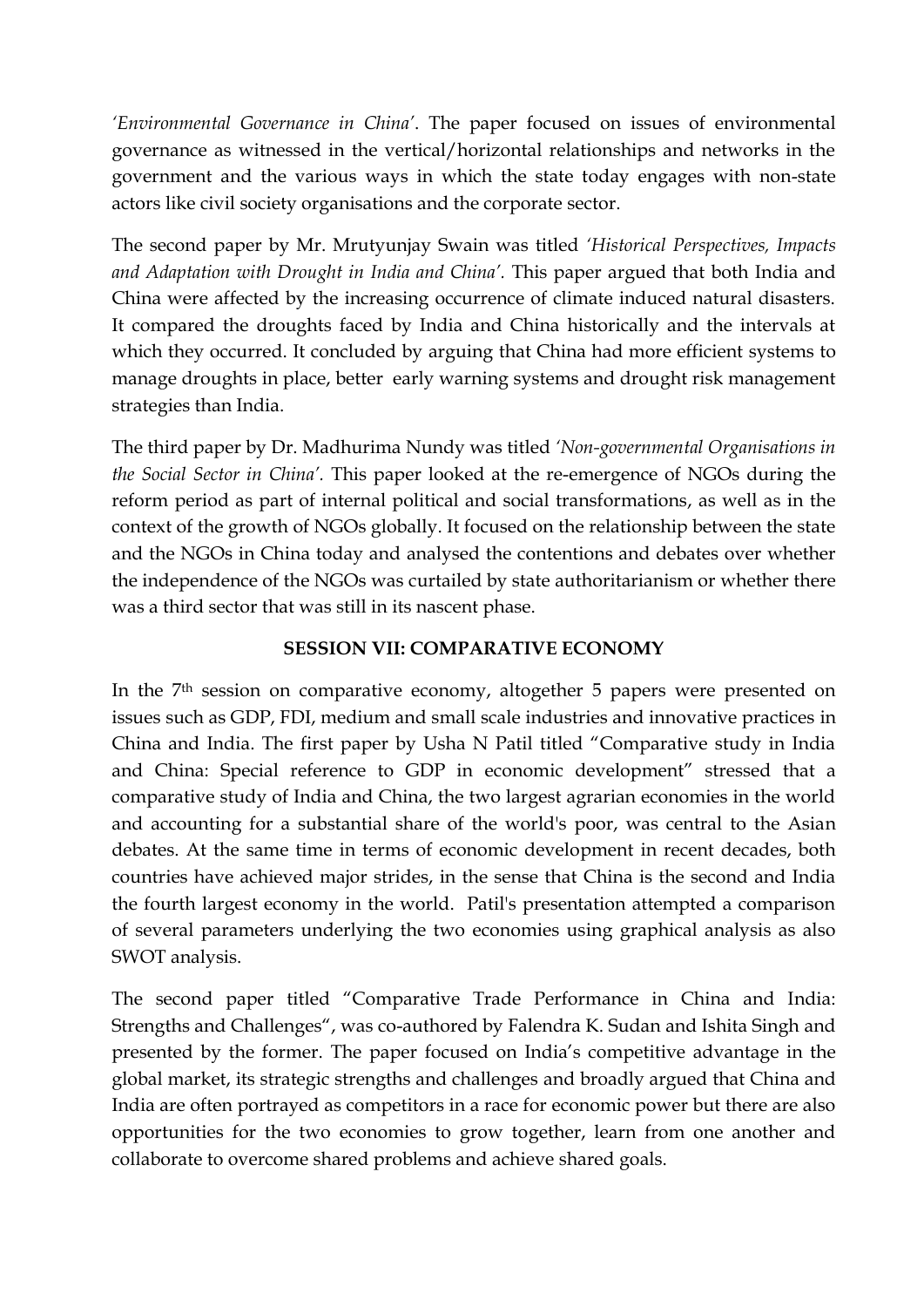The next paper by Khanindra Ch. Das, titled *"*Outbound Foreign Direct Investment from China and India", examined the outbound investment experiences of Chinese and Indian multinationals and compared the investment development trajectories of both countries. Comparison was made with respect to government policy, motivations for outbound investment, financing of investments, success rate in overseas acquisition, sectoral composition, characteristics of multinational enterprises, challenges and impact of such investments in the light of differences in economic and institutional parameters between the two countries.

#### **SPECIAL SESSION II: LECTURES BY VISITING FOREIGN SCHOLARS**

In this special lecture session, the first was delivered by Prof Pankaj Mohan on the Chinese influence in the Koguryo kingdom. The second lecture by Prof Charles Willeman discussed the relationsnship between Sinology and China studies. Starting with definition and etymology, he went on to explain the inter-relation and differences between the two. Sinology had once been more popular than China studies and it flourished even in India at Vishva bharti, Santiniketan. He also explored the influence of Indian Buddhism in generating intellectual ideas for public consumption in China. Many questions were raised in response to his lecture and it was suggested that India should also explore the connections between East and Central Asia through Buddhism and the silk route.

#### **VALEDICTORY SESSION**

The Valedictory session comprised a brief report on the conference by Dr A. Gangatharan, Dept of History, BHU. In her concluding remarks, the ICS Director and Co-convenor, Prof Alka Acharya pointed out that the AICCS conferences were truly the need of the hour at this juncture in India. As Chinese studies are steadily expanding, the AICCS are a remarkable demonstration of the productive synergy between universities and research institutes. Even in the course of seven such conferences, three striking developments have been observed: One, there was a distinct shift in the areas and themes of research – from the macro to micro comparative studies in Political Economy and Developmental issues; from the bilateral to regional dynamics in foreign policy and from the traditional to non-traditional security issues. Two, the importance of History and Culture in the India-China context is gaining ground. Finally, larger numbers of scholars from the Social Science and Humanities backgrounds are now taking up the study of China. She stressed the need to keep the momentum of China research by harnessing the synergies between research institutes and the university system. Dr. Moromti Baroowa from Deptt of Chinese studies, Central University of Sikkim extended a formal invitation for the 8th AICCS Conference to be held in 2015 in Sikkim University. Prof Ranjana Sheel, co-convenor of the conference rendered a formal vote of thanks.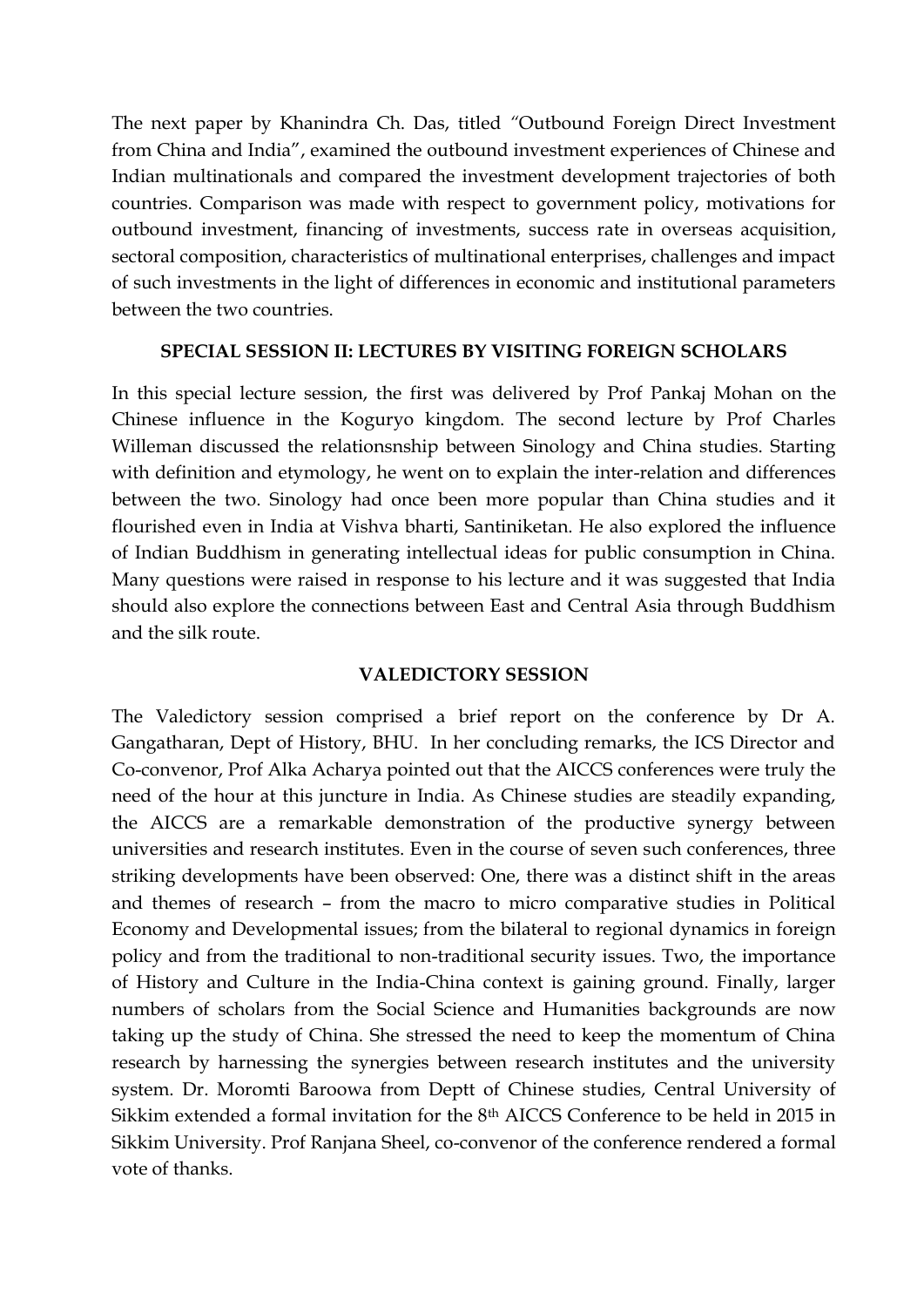#### **APPENDIX: List of Presenters and Participants**

#### **Day I: 14 November 2014**

**Dr. Ranjana Sheel,** Dept. of History, Banaras Hindu University (BHU) & Local Convenor 7th AICCS

**Prof. Alka Acharya**, Institute of Chinese Studies, Delhi (ICS) & Co-Convenor 7th AICCS

**Prof. Anand Shankar Singh,** Dept. of History, BHU

**Prof. R.R. Jha,** Faculty of Social Sciences, BHU

**Prof. Kamal Sheel,** BHU

**Prof. Manoranjan Mohanty,** ICS, Delhi

**Prof. Prasenjit Duara,** Asia Research Centre, National University of Singapore

**Prof. Keshav Mishra,** Department of History, BHU & Local Co-Convenor 7th AICCS

#### **Day II: 15 November 2014**

**Pratnashree Basu**, Observer Research Foundation, Kolkata Chapter

**Rakesh Pandey,** Dept. of History, BH**U**

**Shiv Poojan Prasad Pathak**, Bharati College, University of Delhi

**Konthoujam Sarda**, Department of Political Science, North-Eastern Hill University, Shillong

**Prof. Aditi Jha**, Dept. of Foreign Languages, BHU

**Binda Paranjape,** Dept. of History, BHU

**Kamal Dutta,** Dept. of Foreign Languages, BHU

**Kunaljeet Roy**, Vivekananda College Madhyamgram, West Bengal State University (WBSU)

**Gopabandhu Mohanty**, Independent Scholar, Varanasi

**Sanu Tiwari,** Dept. of Philosophy, BHU

**Prof. N.K. Mishra**, Dept. of Economics, BHU

**Debamitra Mitra**, Institute of Leadership, Entrepreneurship and Development, West Bengal University of Technology, Kolkata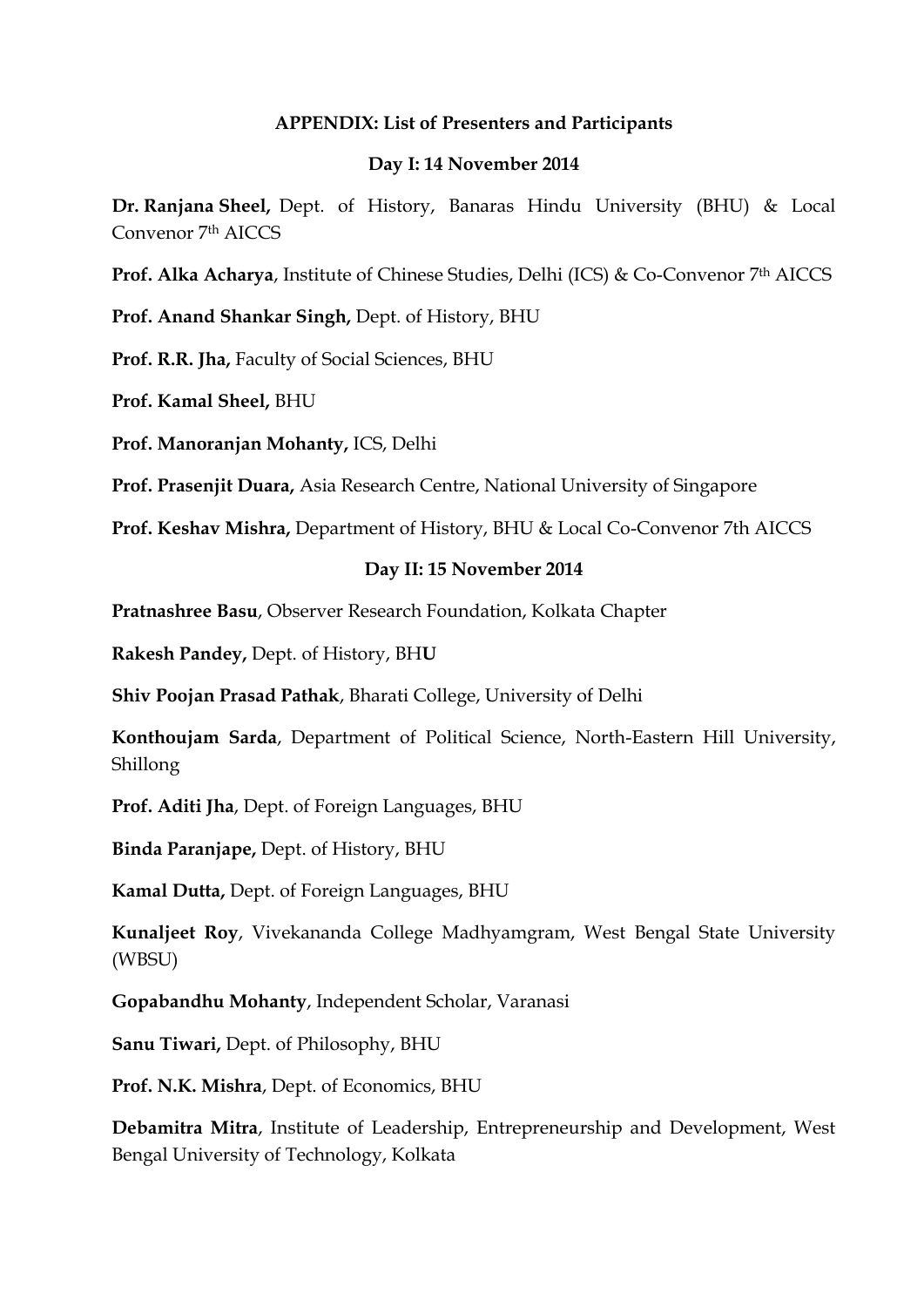**Hema Narang**, Centre for East Asian Studies, School of International Studies (SIS), Jawaharlal Nehru University (JNU), New Delhi

**Vijay Pd. Jayshwal,** Kathmandu School of Law, Nepal

**Vijaya Chamundeswari**, Centre for Inner Asian Studies, SIS, JNU

**Neelam Rani**, **Surendra S Yadav** & **P K Jain**, Post-Graduate Government College, Chandigarh; Department of Management Studies, Indian Institute of Technology (IIT), Delhi; Department of Management Studies, IIT, Delhi

**Prof. Swaran Singh,** CIPOD, SIS, Jawaharlal Nehru University, New Delhi

**Prof. Sanjay Kumar,** Dept. of English, BHU

**Reena Marwah,** University of Delhi

**Sharad Soni,** Centre for Inner Asian Studies, SIS, JNU, New Delhi

**Charles Willemen,** International Buddhist College, Bangkok

**Mr. Ravi Bhoothalingam**, ICS, Delhi

**Prof. Mark Frazier**, New School, New York, USA

**Prof. Kjeld Erik Brodsgaard**¸ Asia Research Center, Department of International Business and Management, Copenhagen Business School, Denmark

#### **Day III: 16 November 2014**

**Aravind Yelery**, ICS, Delhi

**Anil Kumar Kanungo**, Research Division, Indian Institute of Foreign Trade (IIFT), New Delhi

**P.K.Anand**, ICS, Delhi

**Prachi Aggarwal**, Centre for East Asian Studies, SIS, JNU

**Samar Tyagi** & **Anjali Bansal**, Dept. of Economics, BHU

**Jigme Yeshe Lama**, Centre for East Asian Studies, SIS, JNU

**Prof. Ashok Kaul**, Dept. of Sociology, BHU

**G. Venkat Raman**, Humanities and Liberal Arts Area, Indian Institute of Management (IIM), Kozhikode